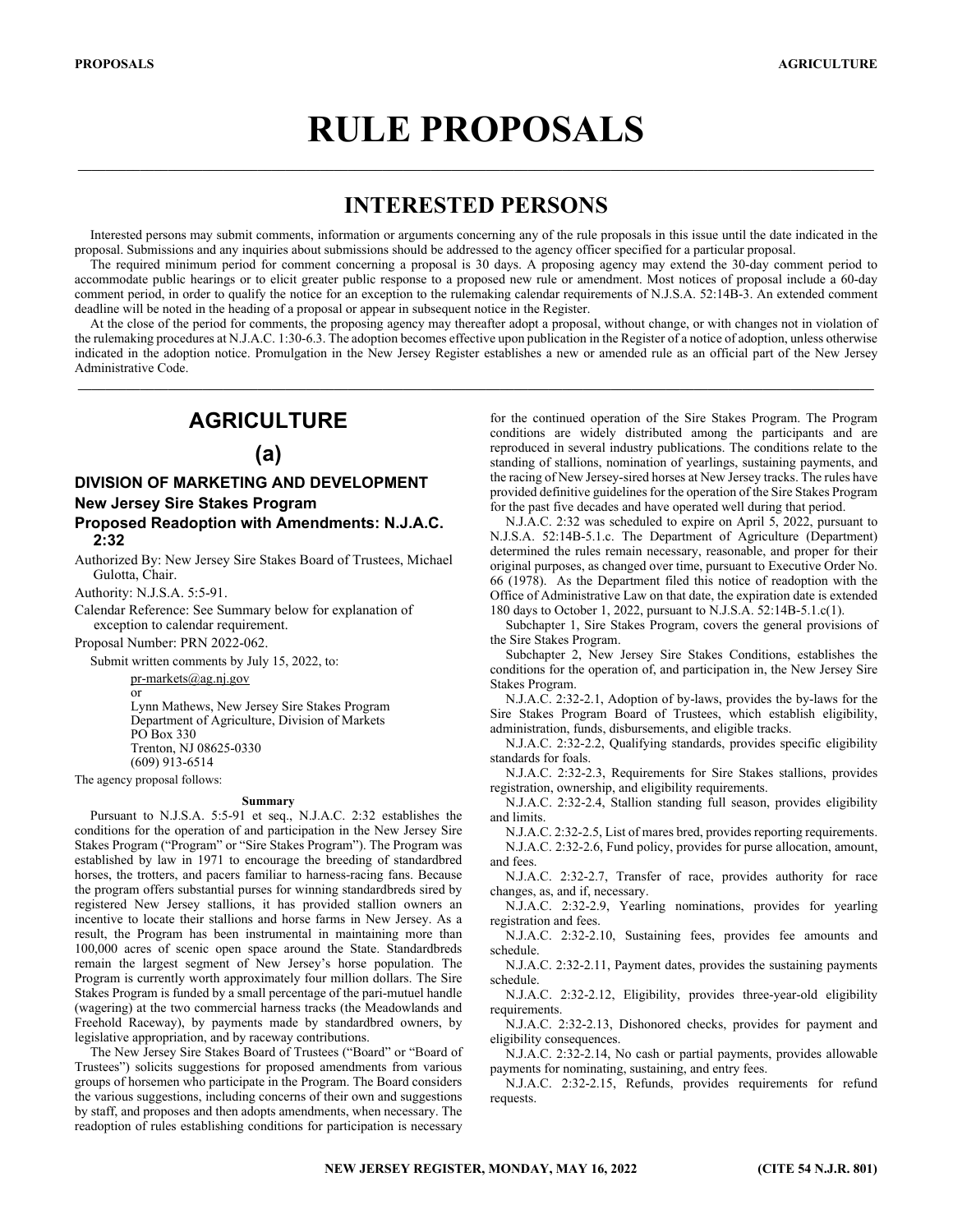N.J.A.C. 2:32-2.16, Time of declaration, disallows late entries and sets the required time.

N.J.A.C. 2:32-2.18, Name change notification, requires notice of name and/or gait change and time of notice.

N.J.A.C. 2:32-2.19, Entry fee deadlines, provides time of payment and limits refund.

N.J.A.C. 2:32-2.20, Entry fees, provides entry fee amounts.

N.J.A.C. 2:32-2.21, Purse distribution, provides distribution method.

N.J.A.C. 2:32-2.22, Qualifying standards, requires starters to meet track standards and be eligible at time of entry.

N.J.A.C. 2:32-2.23, Splitting races, allows Board adoption of a division racing method.

N.J.A.C. 2:32-2.24, Number of starters, gives judges discretion in first tier.

N.J.A.C. 2:32-2.26, Splitting and carrying over divisions, addresses purse share.

N.J.A.C. 2:32-2.27, Final races, provides schedule and points awards process.

N.J.A.C. 2:32-2.28, Separate Standardbred Development Fund Division, provides for payment.

N.J.A.C. 2:32-2.30, Broadcasting revenues, provides assignment to the Board for purses.

Subchapter 3, Appeals, address appeals rights, nature of proceedings, costs, and handling of appeals from decisions of supervising race secretary and/or actions or inactions of the Board of Trustees.

## **Proposed Amendments**

Proposed amendments at N.J.A.C. 2:32-1.1 include updated contact information for the New Jersey Department of Agriculture and provides the link to the current (2021) U.S. Trotting Association (USTA) Rule Book online.

Proposed amendments at N.J.A.C. 2:32-2.2 remove language concerning the year 2002, which is no longer applicable. A provision that required breeding to occur on a New Jersey farm has been removed. A provision at subsection (b) that addresses embryo/ovum transplants has been rewritten for clarity and with no substantive change.

Proposed amendments at N.J.A.C. 2:32-2.3 delete subsection (c), which included registration requirements for dual hemisphere stallions because registration of dual hemisphere stallions is no longer necessary. Recodified subsection (d) clarifies that all stallions properly registered with Sire Stakes are eligible for all races associated with this chapter. A list of specific races has been removed because some no longer exist and the provision states that the remaining races are also subject to cancellation or having their names changed. In addition, the section heading is amended for uniformity with other Department rules and to change the date by which the required veterinary inspection must be completed and by which that certificate and other documentation must be submitted to the Standardbred Breeders and Owners Association of New Jersey (SBOA-NJ).

Proposed amendments at N.J.A.C. 2:32-2.4 change the date at subsection (a) by which a stallion must be present on the farm in New Jersey on which he is registered to stand to conform to the dates published by SBOA-NJ. A further amendment removes a restriction at subsection (b) that a stallion used for breeding can only race in the same season if special permission is granted by the Board of Trustees. Such a stallion will now be eligible without special permission. Subsection (b) will now also require that semen must be available for pickup where the stallion is registered, which is necessary for the efficiency of the Program.

Proposed amendments at N.J.A.C. 2:32-2.5 eliminate the requirement for a stallion owner to supply a list of mares bred on a weekly basis during the breeding season because that frequency is not needed.

Proposed amendments at N.J.A.C. 2:32-2.6 provide flexibility to the Board of Trustees of the New Jersey Sire Stakes Program in its determination of Sire Stakes purse moneys. In addition, reference to the Green Acres Division has been removed because the Green Acres Division has been renamed the Standardbred Development Fund Division (this change is proposed throughout the chapter).

Proposed amendments at N.J.A.C. 2:32-2.9 clarify at paragraph (a)1 that yearlings registered under the Premier Division are also eligible for the Standardbred Development Fund Division. The proposed amendments

at paragraph (a)2 clarify that the higher yearling nomination fee amount applies to all yearlings that are not foals or mares resident or bred while in the State, and reduce the amount of that fee from \$250.00 to \$100.00. Additionally, at paragraphs (a)3 and 4, the Lou Babic Pace has been renamed to the Renaissance Pace (this change is proposed throughout the chapter), and the supplement fee has increased from \$500.00 to \$700.00.

Proposed amendments at N.J.A.C. 2:32-2.10 set the default sustaining fees amounts that may be reduced by a majority vote of the Board of Trustees. The Breeders Maturity is now included in the rules, which is a race created for four-year-olds and it requires a sustaining fee of \$200.00.

Proposed amendments at N.J.A.C. 2:32-2.11 change the name of the Pari-mutuel Division to the Premier Division and the name of the Green Acres Division to the Standardbred Development Fund Division.

Proposed amendments at N.J.A.C. 2:32-2.12 will now permit horses to regain eligibility for their two-year-old year if the late payment is made within 30 days. The provision currently permits two-year-olds to regain eligibility only for their three-year-old season upon such late payment of a first sustaining payment.

Proposed amendments at N.J.A.C. 2:32-2.20 reduce the entry fee for three-year-olds from \$600.00 to \$500.00. Proposed new subsection (d) permits the Board of Trustees to reduce entry fees in the interest of the Program.

Proposed amendments at N.J.A.C. 2:32-2.22 change the name of the Pari-mutuel Division to the Premier Division and the name of the Green Acres Division to the Standardbred Development Fund Division.

Proposed amendments at N.J.A.C. 2:32-2.27(c) permit the Board of Trustees to reduce the entry fee in the interests of the Sire Stakes Program.

At N.J.A.C. 2:32-2.28, a provision that restricted horses from participating in Standardbred Development Fund Division races if they won in excess of \$25,000 in the Premier Division has been deleted.

As the Board has provided a 60-day comment period on this notice of proposal, this notice is excepted from the rulemaking calendar requirement pursuant to N.J.A.C. 1:30-3.3(a)5.

## **Social Impact**

The impact of the rules proposed for readoption with amendments governing the Sire Stakes Program is primarily limited to the participants in the Sire Stakes Program. Currently, there are approximately 1,500 participants. While the social effects of the Sire Stakes Program rules have had a limited impact on the general public during their existence, the social impact of the rules proposed for readoption with amendments will be beneficial to the public insofar as they aid in the Program's ability to assist in preserving New Jersey's open space and farmland. Encouraging horses to participate in the Sire Stakes Program, regardless of whether they are based at a racetrack or training center in the State, means that more farms are required to board horses when they come to New Jersey, which means an increase in open space for the State. The Board does not anticipate that the rules proposed for readoption with amendments will have an adverse effect on any of the Program's participants or the general public.

## **Economic Impact**

The Board anticipates that the rules proposed for readoption with amendments will have a positive economic impact on the Program's participants and the many small businesses that comprise the equine industry. The New Jersey Sire Stakes Program is currently worth approximately four million dollars. The Program is funded by a small percentage of the pari-mutuel handle (wagering) at the two commercial harness tracks (the Meadowlands and Freehold Raceway), by payments made by standardbred owners, by legislative appropriation, and by raceway contributions. Expanding the Program to accommodate the Standardbred Development Fund Division has resulted in an increase in the number of horses participating in the Program, thus allowing New Jersey to maintain a competitive edge with the programs from other jurisdictions. An increase in the number of horses that are eligible for the Program results in a greater dollar amount to be distributed to the Program's participants.

# **Federal Standards Statement**

Executive Order No. 27 (1994) and P.L. 1995, c. 65, require State agencies that adopt, readopt, or amend State rules that exceed any Federal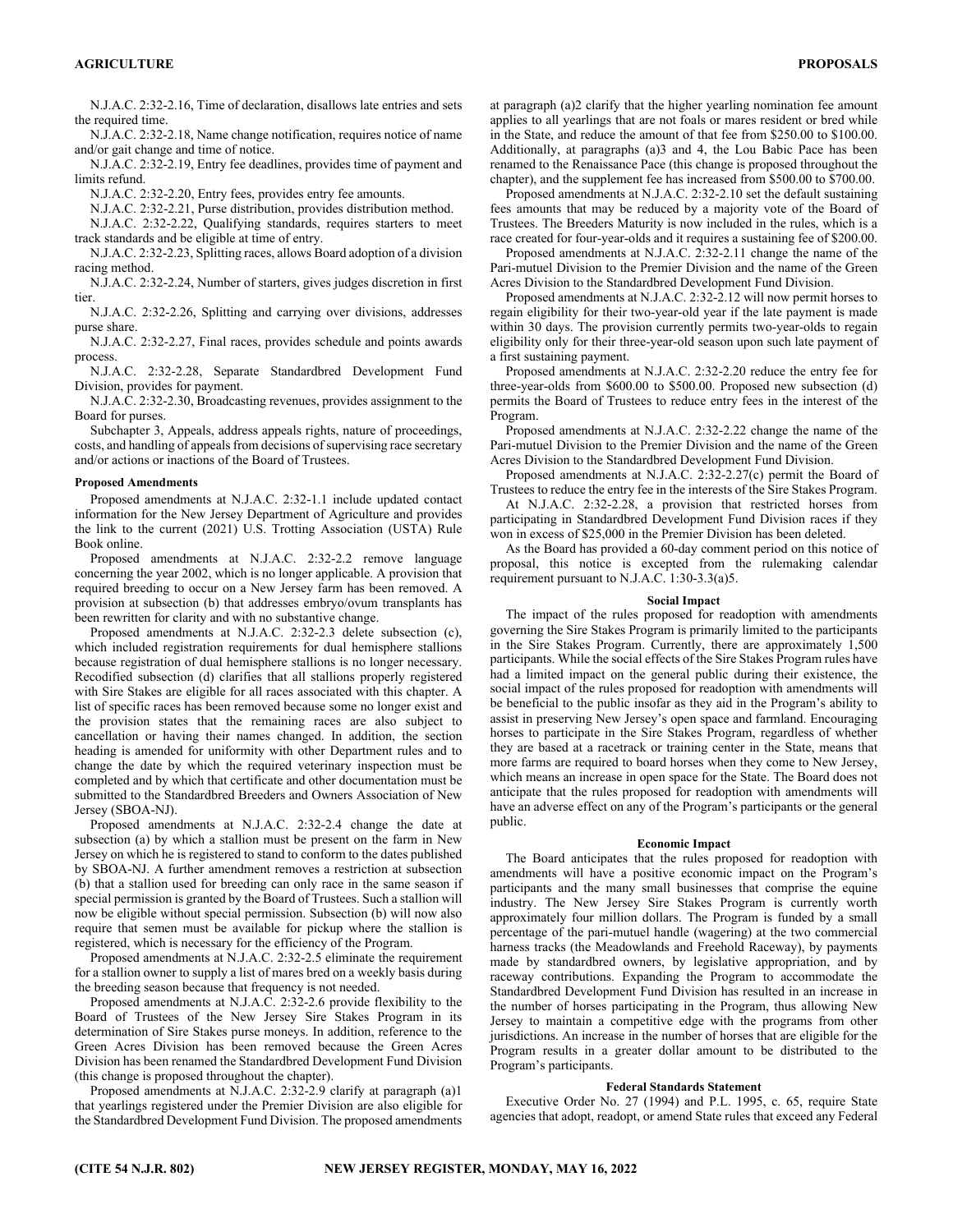standards or requirements to include in the rulemaking document a comparison with Federal law. A Federal standards analysis is not required because the rules of the Sire Stakes Program are dictated by the Sire Stakes Program Establishment Act, N.J.S.A. 5:5-91 et seq., and are not subject to any Federal requirements or standards.

#### **Jobs Impact**

The Board does not anticipate that the rules proposed for readoption with amendments will result in the generation or loss of jobs in the State.

## **Agriculture Industry Impact**

The Sire Stakes Program, through its conditions, has had a positive impact on the agriculture community in New Jersey. The largest breed of horses in New Jersey is the standardbred, numbering over 10,000. The Program greatly contributes to open space and farmland preservation as it has attracted to the State a large standardbred population, which is highly dependent on the Sire Stakes Program. It is anticipated that the rules proposed for readoption with amendments will have a positive impact on the agriculture industry in New Jersey for the reasons set forth in the Summary, Social, and Economic Impact statements above.

# **Regulatory Flexibility Analysis**

Many of the participants in the New Jersey Sire Stakes Program are small businesses, as defined in the Regulatory Flexibility Act, N.J.S.A. 52:14B-16 et seq. Therefore, a regulatory flexibility analysis is required. The purpose of the Sire Stakes Program is to provide competition for New Jersey-sired standardbred horses that is sufficiently challenging to improve the breed, sufficiently open to encourage maximum participation, and provide economic incentives of sufficient magnitude to make participation worthwhile. The number of small businesses that participate in the Program has remained relatively stable each year. The Sire Stakes Board of Trustees believes that the Program is beneficial to such businesses.

The requirements imposed pursuant to the rules proposed for readoption with amendments are described in the Summary above. The proposed amendments include language that assures that all participants in the Sire Stakes Program are fairly and equitably treated regardless of the size of their business. Costs that may result from the amendments are discussed in the Economic Impact above. Therefore, the rules are not considered such a burden to the participating small businesses as to require a separate standard based on business size. Further, in the interest of competitive fairness and to maintain the integrity of the Program, no differing standards based on business size are offered. The proposed amendments do not require any additional reporting or recordkeeping, nor do they require participating businesses to incur any additional expenses for any professional services or capital expenditures in order to comply.

# **Housing Affordability Impact Analysis**

The rules proposed for readoption with amendments will have an insignificant impact on the affordability of housing in New Jersey and there is an extreme unlikelihood that the rules proposed for readoption with amendments would evoke a change in the average costs associated with housing because the rules proposed for readoption with amendments provide for the establishment, eligibility, and administration of a horse breeding and racing program within New Jersey.

#### **Smart Growth Development Impact Analysis**

The rules proposed for readoption with amendments will have an insignificant impact on smart growth and there is an extreme unlikelihood that the rules proposed for readoption with amendments would evoke a change in housing production in Planning Areas 1 or 2, or within designated centers, under the State Development and Redevelopment Plan in New Jersey, because the rules proposed for readoption with amendments provide for the establishment, eligibility, and administration of a horse breeding and racing program within New Jersey.

#### **Racial and Ethnic Community Criminal Justice and Public Safety Impact**

The Board has evaluated the proposed readoption with amendments and determined that it will not have an impact on pretrial detention, sentencing, probation, or parole policies concerning juveniles and adults in the State. Accordingly, no further analysis is required.

**Full text** of the rules proposed for readoption may be found in the New Jersey Administrative Code at N.J.A.C. 2:32.

**Full text** of the proposed amendments follows (additions indicated in boldface **thus**; deletions indicated in brackets [thus]):

# SUBCHAPTER 1. SIRE STAKES PROGRAM

#### 2:32-1.1 General provisions

(a) The Sire Stakes Program incorporates herein by reference, as amended and supplemented, the [2014 United States Trotting Association's Racing Guide for Stakes and Futurities] **2021 U.S. Trotting Rule Book**. Copies of the most current regulations may be procured online at [http://www.ustrotting.com/pdf/USTARuleBook.pdf] **https:// www.ustrotting.com/rulebook/** and are available for inspection by contacting the [Division of Marketing and Development, the] New Jersey Department of Agriculture, [Health-Agriculture Building, John Fitch Plaza,] **Division of Marketing and Development, 200 Riverview Plaza,**  Trenton, New Jersey. **The Division's contact information can be found at: https://www.nj.gov/agriculture/divisions/md/about/contacts.html.**

(b) All rules utilized by the New Jersey Department of Agriculture in the Administration of the Sire Stakes Program shall conform to the United States Trotting Association's [Racing Guide for Stakes and Futurities] **Rule Book referenced at (a) above**.

# SUBCHAPTER 2. NEW JERSEY SIRE STAKES CONDITIONS

#### 2:32-2.2 Qualifying standards

(a) In order to be eligible for nomination to the New Jersey Sire Stakes Program, a foal must be the product of the mating of a Standardbred mare with a resident New Jersey Sire Stakes stallion meeting the requirements [of] **at** N.J.A.C. 2:32-2.3 and 2.4.

1. A foal [which] **that** meets the criteria [of] **at** (a) above, and which is the result of a breeding [which] **that** occurred [after January 1, 2002, either] on a farm in New Jersey, or as a result of the intra-or inter-state transportation of the fresh semen of a qualifying stallion, may be eligible for nomination to the Sire Stakes Program.

[2. A foal which meets the criteria of (a) above, and which is the result of a breeding which occurred before January 1, 2002, may be eligible for nomination to the New Jersey Sire Stakes Program only if the breeding occurred on a farm in New Jersey.]

(b) A foal that **otherwise** meets the criteria [of] **at** (a) above, **but was** conceived using frozen semen or ovum/embryo transplant, may be eligible for nomination to the Sire Stakes Program [(Program)], provided all other registration requirements are met as set forth under Rule 26 of the United States Trotting Association's Rules and Regulations (available at [http://www.ustrotting.com/pdf/USTARuleBook.pdf] **https://www. ustrotting.com/rulebook/** or by contacting the Program at [the Division of Marketing and Development, New Jersey Department of Agriculture, Health-Agriculture Building, John Fitch Plaza, Trenton, New Jersey), as follows:] **the New Jersey Department of Agriculture, Division of Marketing and Development at https://www.nj.gov/agriculture/ divisions/md/about/contacts.html), and if the following requirements are satisfied:**

1. Beginning with the 2010 breeding season and for foals of 2011 and thereafter, [a] **the** foal **was** conceived by semen that has been frozen, [if] **and**:

i.-ii. (No change.)

2. After January 1, 2006, [a] **the** foal **was** conceived through embryo/ovum transplant, **and** [if] the following conditions have been met:

[i. Prior to the embryo/ovum transplant approval for the embryo/ovum transplant has been received from the Registrar of the United States Trotting Association;]

# **i. The Registrar of the United States Trotting Association granted approval for the embryo/ovum transplant before the transplant took place;**

ii.-iii. (No change.)

2:32-2.3 Requirements for Sire Stakes stallions

(a)-(b) (No change.)

[(c) A dual hemisphere stallion is a stallion which stands in New Jersey from February through July and in the Southern Hemisphere from July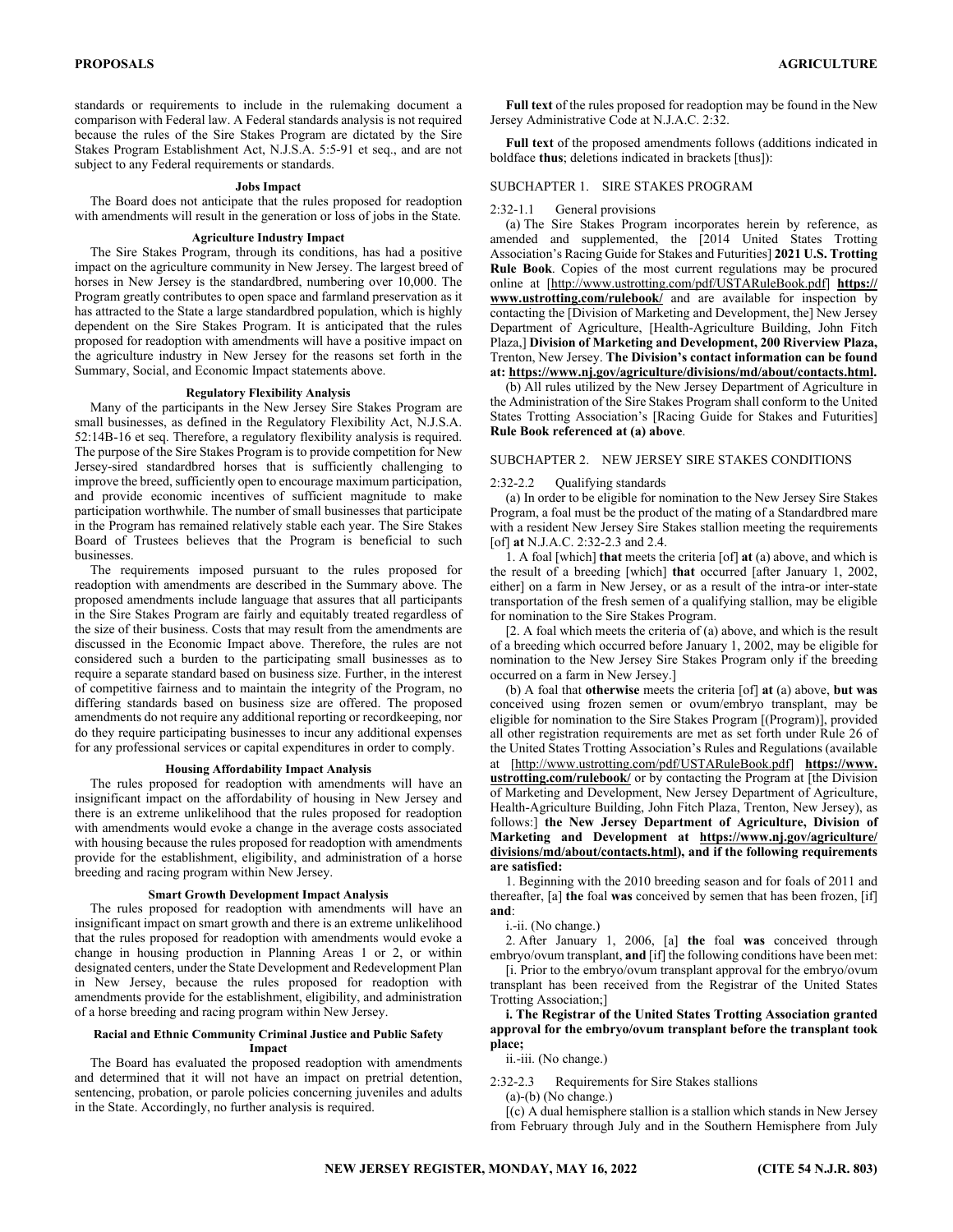through February. The foals of a dual hemisphere stallion will be eligible for nomination to the Sire Stakes Program only if that stallion is registered with the SBOA-NJ both as a Sire Stakes stallion and as a dual hemisphere stallion.]

[(d)] **(c)** [Completed] **A completed** stallion registration application must be received by the SBOA-NJ at: SBOA-NJ, 64 Business Route 33, Manalapan, NJ 07726, not later than December 1 of the year prior to that in which the stallion is to stand. In addition, a Certificate of [Good Health] **Veterinary Inspection**, completed by a licensed New Jersey veterinarian who examined the stallion [between January 1 and January 21] **at the beginning** of the current breeding season, shall be submitted to the SBOA-NJ, along with a copy of the EIA-AGID test chart, [by February 15 of the breeding season] **no later than March 1**. A Certificate of [Good Health] **Veterinary Inspection** shall be submitted for each dual hemisphere stallion on or before March 15 of the current breeding season by a licensed New Jersey veterinarian who examined the stallion prior to its first breeding of the season, and not later than March 1 of the year the stallion is registered and standing.

[(e)] **(d)** Provided that they meet all other eligibility requirements set forth in these rules, the foals of stallions registered in accordance with [N.J.A.C. 2:32-2.3] **this section** shall be eligible to be nominated to [the following:

1. Charles I. Smith Trotting Classic (Open and Filly Division);

2. Harold R. Dancer Memorial Trot (foals of participating stallions only) (Open and Filly Division);.

3. Lou Babic Two-Year Old Pace (Open and Filly Division);

- 4. Miss New Jersey Pacing Classic;
- 5. New Jersey Sired Races;
- 6. New Jersey Futurity;
- 7. New Jersey Pacing Classic;
- 8. New Jersey Sire Stakes;
- 9. New Jersey Yearling Show; and

10. New Jersey Sired Overnight Events.] **all Premier Division races, all Standardbred Development Fund Division races, and any other races administered by the New Jersey Sire Stakes Program.** 

# 2:32-2.4 Stallion standing full season

(a) In order to establish and maintain the eligibility of his foals for the Sire Stakes Program, a stallion must be present on the farm in New Jersey on which he is registered to stand by [January 1] **the dates published by the SBOA-NJ** for the year for which he is registered as a Sire Stakes stallion and shall stand on that farm for breeding purposes for the full breeding season. A Sire Stakes stallion [which] **that** is registered as a dual hemisphere stallion must be present on the farm on which he is registered to stand by [February 15] **the dates published by the SBOA-NJ** of the year of registration, and shall stand on that farm for breeding purposes for the remainder of the breeding season, except that the Sire Stakes Board of Trustees may grant permission allowing a dual hemisphere stallion to leave the farm after July 15 of the breeding season in order to return to the southern hemisphere.

1. (No change.)

(b) A stallion [shall not] **may** race during a breeding season for which he is registered as a Sire Stakes stallion, [except in accordance with special permission granted by the New Jersey Sire Stakes Board of Trustees] **so long as all proper registration paperwork is submitted**. The Sire Stakes Board of Trustees may grant permission to compete in any stakes or invitational events only to a first year Sire Stakes stallion whose participation the Board of Trustees determines to be important to the betterment of the Sire Stakes Program. The granting of [special] permission to race pursuant to this section shall not relieve any stallion from the requirements [of] **at** (a) above or this subsection, except that any stallion granted such [special] permission shall not be required to be on the farm on which he is registered to stand until March 1 of the breeding season. In order to be eligible, any stallion granted [special] permission to continue racing may only breed or have semen collected on a farm within the boundaries of the State of New Jersey. **Semen must be available for pick up at the farm where the stallion is registered.** Any semen collection of such a stallion must be supervised by a responsible party and then certified to**,** in writing**,** by a veterinarian licensed to practice in the State of New Jersey. A stallion's semen that is gathered outside of the

State of New Jersey cannot be used to breed foals that are eligible to be nominated to the New Jersey Sire Stakes Program. Stallions that are registered in any jurisdiction other than the State of New Jersey shall be automatically disqualified from participation in the New Jersey Sire Stakes Program and any foals resulting from breedings to said stallions shall be ineligible to participate in the New Jersey Sire Stakes Program.

(c) If a registered Sire Stakes stallion [races or] is moved during a breeding season without having obtained the prior permission of the Sire Stakes Board of Trustees, the foals of that stallion which were bred during that breeding season shall not be eligible for the Sire Stakes Program.

(d) (No change.)

# 2:32-2.5 List of mares bred

The stallion owner must supply the New Jersey Standardbred Breeders and Owners Association, the New Jersey Sire Stakes, and the United States Trotting Association a list of mares bred, on a form prescribed by the Sire Stakes Board of Trustees, identifying each mare that has been bred to said stallion including those mares that were bred [via] **through** transported semen. [This list is to be supplied on a weekly basis during the breeding season.] A final list of mares bred is to be supplied by not later than September 15 of the breeding season and shall contain all breeding activity of said stallion for the entire breeding season, including those mares that were bred [via] **through** transported semen.

#### 2:32-2.6 Fund policy

(a) After consideration of the [Green Acres Division and/or the] Standardbred Development Fund portion of the Sire Stakes purse money and special event money is made, the Premier Division of the Sire Stakes purse money will be allocated as determined by the Board of Trustees.

(b) All Sire Stakes purse moneys shall be determined each year by the Board of Trustees of the New Jersey Sire Stakes[, taking into account the participating percentage of trotters and pacers and applying a ratio to accommodate the numbers as necessary to preserve fairness in allocation on a case-by-case basis and to operate in the best interests of the program until such time as the reliability of a stated ratio can be demonstrated].

(c)-(d) (No change.)

# 2:32-2.9 Yearling nominations

(a) All yearlings to be nominated to the Sire Stakes Program must be registered with the United States Trotting Association or any Standardbred Registry recognized by the United States Trotting Association and must hold a certificate of registration dated on or before the time of nomination.

1. Nominations of yearlings to the Premier and [Green Acres] Standardbred Development Fund divisions shall be received along with the nomination fee payment, by the office of the New Jersey Sire Stakes, not later than May 15 of each yearling year or, if May 15 falls on a Saturday, Sunday, or a holiday, on the next business day following that date. Nominations received after the closing date will not be accepted. **Yearlings that are registered for the Premier Division shall also be eligible to participate in the Standardbred Development Fund Division.**

2. The yearling nomination fee for the foals of mares resident or bred while in the State of New Jersey shall be \$50.00**,** provided that a copy of the United States Trotting Association certificate of registration or a certificate of registration from a Standardbred Registry body recognized by the United States Trotting Association accompanies the yearling nomination form. An additional \$25.00 processing fee shall be due if the copy of the United States Trotting Association certificate of registration or a certificate of registration from a Standardbred Registry body recognized by a United States Trotting Association is not submitted. The nomination fee for those yearlings otherwise meeting all Sire Stakes eligibility requirements of this chapter, but which were [foaled as a result of the interstate transportation of the fresh semen of a registered New Jersey stallion] **not the foals of mares resident or bred while in the State**, shall be \$[250.00]**100.00** if accompanied by a certificate of registration or a copy of a certificate of registration from the United States Trotting Association or from a Standardbred Registry Body recognized by the United States Trotting Association. An additional \$25.00 processing fee shall be due if said certificate of registration is not submitted. Payment of the nomination fee covers nomination to both the [Green Acres]